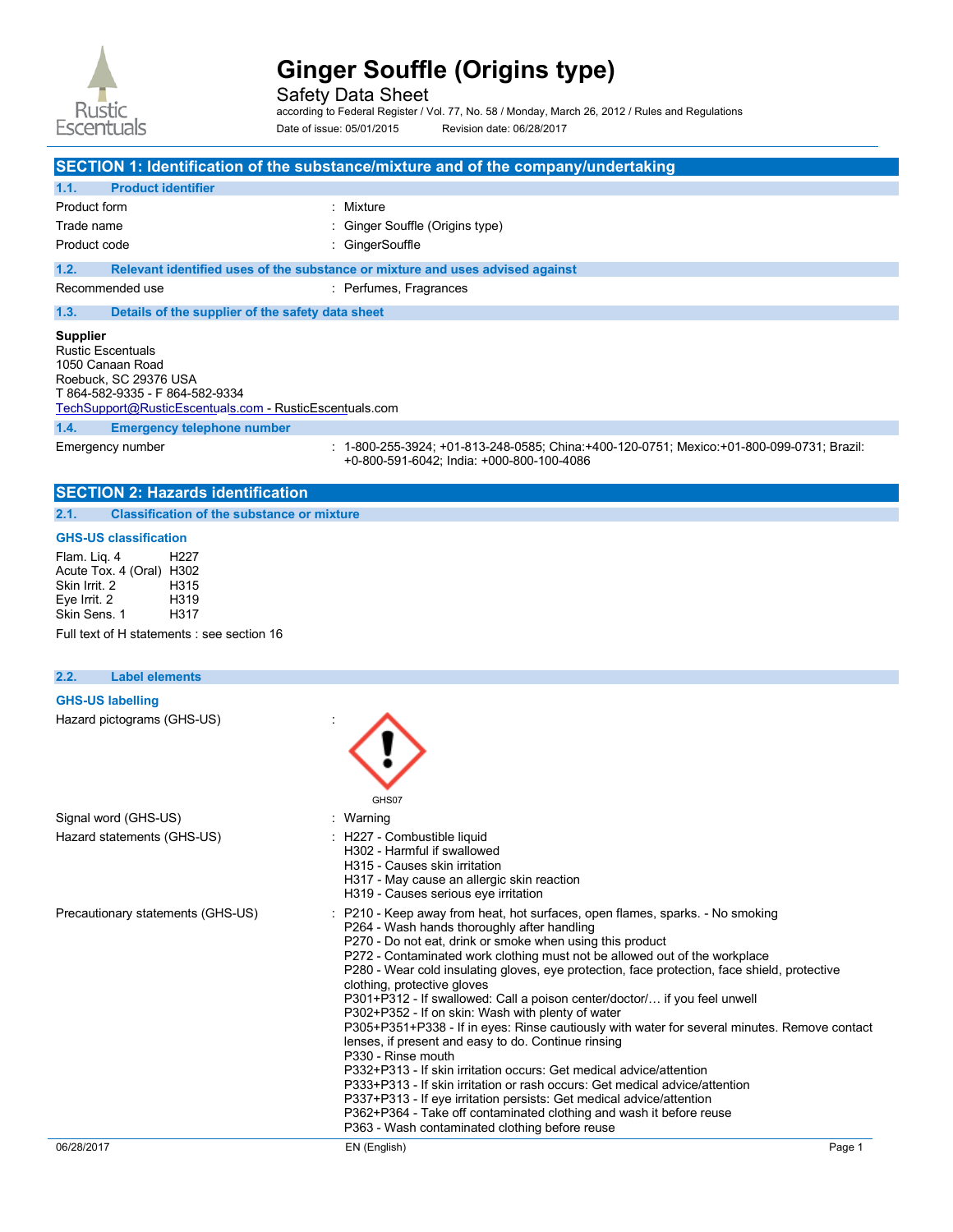Safety Data Sheet

according to Federal Register / Vol. 77, No. 58 / Monday, March 26, 2012 / Rules and Regulations

P370+P378 - In case of fire: Use dry extinguishing powder to extinguish

P403+P235 - Store in a well-ventilated place. Keep cool

P501 - Dispose of contents/container in accordance with local/national laws and regulations

### **2.3. Other hazards**

### No additional information available

#### **2.4. Unknown acute toxicity (GHS US)**

Not applicable.

# **SECTION 3: Composition/information on ingredients**

#### **3.1. Substances**

### Not applicable

#### **3.2. Mixtures**

| <b>Name</b>             | <b>Product identifier</b> | $\frac{9}{6}$             | <b>GHS-US classification</b>                                                                         |
|-------------------------|---------------------------|---------------------------|------------------------------------------------------------------------------------------------------|
| Benzyl benzoate         | (CAS-No.) 120-51-4        | $20 - 40$                 | Acute Tox. 4 (Oral), H302                                                                            |
| Cinnamic aldehyde       | (CAS-No.) 104-55-2        | 6.668658 -<br>28.180458   | Acute Tox. 4 (Dermal), H312<br>Skin Irrit. 2. H315<br>Eye Irrit. 2A, H319<br>Skin Sens. 1B, H317     |
| Eugenol                 | (CAS-No.) 97-53-0         | $3.344342 -$<br>14.132542 | Acute Tox. 4 (Oral), H302<br>Eye Irrit. 2A, H319<br>Skin Sens. 1B, H317                              |
| Coumarin crystals       | (CAS-No.) 91-64-5         | $3.124056 -$<br>13.201656 | Acute Tox. 4 (Oral), H302<br>Skin Sens, 1B, H317<br>Aquatic Acute 2, H401<br>Aquatic Chronic 2, H411 |
| Ethyl vanillin crystals | (CAS-No.) 121-32-4        | $0.527 - 2.227$           | Acute Tox. 4 (Oral), H302                                                                            |
| Phenylpropyl alcohol    | (CAS-No.) 122-97-4        | $0.420546 -$<br>1.777146  | Skin Irrit. 2, H315<br>Eye Irrit. 2A, H319                                                           |

#### Allergen report available upon request.

Full text of H-statements: see section 16

| <b>SECTION 4: First aid measures</b>                                |                                                                                                                                                                                                                                                                                                                                                                                |     |
|---------------------------------------------------------------------|--------------------------------------------------------------------------------------------------------------------------------------------------------------------------------------------------------------------------------------------------------------------------------------------------------------------------------------------------------------------------------|-----|
| <b>Description of first aid measures</b><br>4.1.                    |                                                                                                                                                                                                                                                                                                                                                                                |     |
| First-aid measures general                                          | : Never give anything by mouth to an unconscious person. If you feel unwell, seek medical<br>advice (show the label where possible).                                                                                                                                                                                                                                           |     |
| First-aid measures after inhalation                                 | : Assure fresh air breathing. Allow the victim to rest.                                                                                                                                                                                                                                                                                                                        |     |
| First-aid measures after skin contact                               | : Wash with plenty of soap and water. Wash contaminated clothing before reuse. If skin irritation<br>occurs: Get medical advice/attention. Specific treatment (see supplemental first aid instruction<br>on this label). If skin irritation or rash occurs: Remove affected clothing and wash all exposed<br>skin area with mild soap and water, followed by warm water rinse. |     |
| First-aid measures after eye contact                                | Rinse immediately with plenty of water. Obtain medical attention if pain, blinking or redness<br>persists.                                                                                                                                                                                                                                                                     |     |
| First-aid measures after ingestion                                  | : Rinse mouth. Call a POISON CENTER or doctor/physician if you feel unwell. Do NOT induce<br>vomiting. Obtain emergency medical attention.                                                                                                                                                                                                                                     |     |
| 4.2.<br>Most important symptoms and effects, both acute and delayed |                                                                                                                                                                                                                                                                                                                                                                                |     |
| Symptoms/effects                                                    | : Not expected to present a significant hazard under anticipated conditions of normal use.                                                                                                                                                                                                                                                                                     |     |
| Symptoms/effects after inhalation                                   | : May cause an allergic skin reaction.                                                                                                                                                                                                                                                                                                                                         |     |
| Symptoms/effects after skin contact                                 | : Causes skin irritation.                                                                                                                                                                                                                                                                                                                                                      |     |
| Symptoms/effects after ingestion                                    | : Swallowing a small quantity of this material will result in serious health hazard.                                                                                                                                                                                                                                                                                           |     |
| 4.3.                                                                | Indication of any immediate medical attention and special treatment needed                                                                                                                                                                                                                                                                                                     |     |
| No additional information available                                 |                                                                                                                                                                                                                                                                                                                                                                                |     |
| <b>SECTION 5: Firefighting measures</b>                             |                                                                                                                                                                                                                                                                                                                                                                                |     |
| <b>Extinguishing media</b><br>5.1.                                  |                                                                                                                                                                                                                                                                                                                                                                                |     |
| Suitable extinguishing media                                        | : Foam. Dry powder. Carbon dioxide. Water spray. Sand.                                                                                                                                                                                                                                                                                                                         |     |
| Unsuitable extinguishing media                                      | : Do not use a heavy water stream.                                                                                                                                                                                                                                                                                                                                             |     |
| Special hazards arising from the substance or mixture<br>5.2.       |                                                                                                                                                                                                                                                                                                                                                                                |     |
| Fire hazard                                                         | : Combustible liquid.                                                                                                                                                                                                                                                                                                                                                          |     |
| Explosion hazard                                                    | : May form flammable/explosive vapour-air mixture.                                                                                                                                                                                                                                                                                                                             |     |
| 06/28/2017                                                          | EN (English)                                                                                                                                                                                                                                                                                                                                                                   | 2/8 |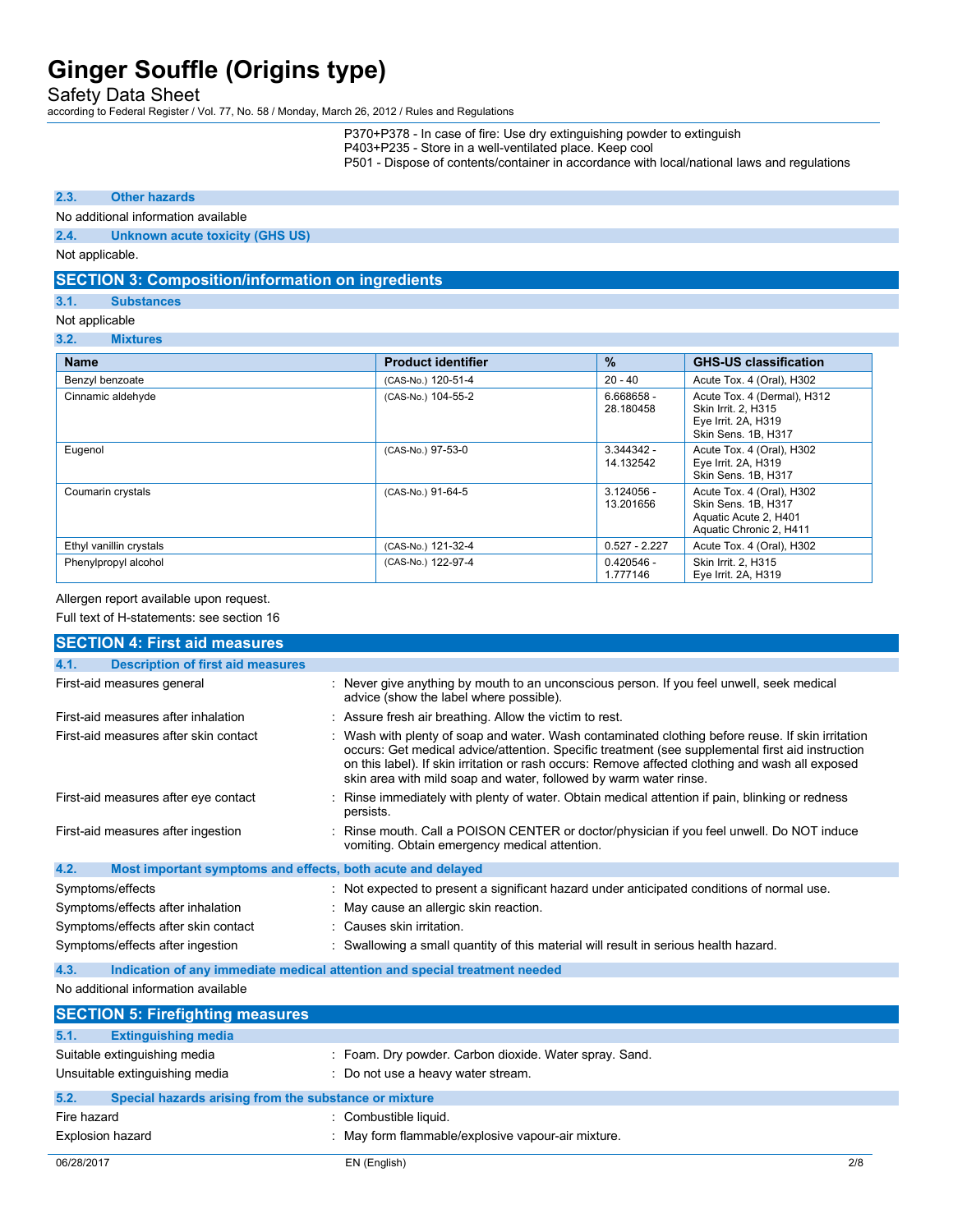Safety Data Sheet

according to Federal Register / Vol. 77, No. 58 / Monday, March 26, 2012 / Rules and Regulations

|              | ccording to Federal Register / Vol. 77, No. 58 / Monday, March 26, 2012 / Rules and Regulations |                                                                                                                                                                                                                                                        |
|--------------|-------------------------------------------------------------------------------------------------|--------------------------------------------------------------------------------------------------------------------------------------------------------------------------------------------------------------------------------------------------------|
| 5.3.         | <b>Advice for firefighters</b>                                                                  |                                                                                                                                                                                                                                                        |
|              | Firefighting instructions                                                                       | : Use water spray or fog for cooling exposed containers. Exercise caution when fighting any<br>chemical fire. Prevent fire fighting water from entering the environment.                                                                               |
|              | Protection during firefighting                                                                  | Do not enter fire area without proper protective equipment, including respiratory protection.                                                                                                                                                          |
|              | <b>SECTION 6: Accidental release measures</b>                                                   |                                                                                                                                                                                                                                                        |
| 6.1.         |                                                                                                 | Personal precautions, protective equipment and emergency procedures                                                                                                                                                                                    |
|              | General measures                                                                                | : Remove ignition sources. Use special care to avoid static electric charges. No open flames. No<br>smoking.                                                                                                                                           |
| 6.1.1.       | For non-emergency personnel                                                                     |                                                                                                                                                                                                                                                        |
|              | Emergency procedures                                                                            | : Evacuate unnecessary personnel.                                                                                                                                                                                                                      |
| 6.1.2.       | For emergency responders                                                                        |                                                                                                                                                                                                                                                        |
|              | Protective equipment                                                                            | Equip cleanup crew with proper protection.                                                                                                                                                                                                             |
|              | Emergency procedures                                                                            | : Ventilate area.                                                                                                                                                                                                                                      |
| 6.2.         | <b>Environmental precautions</b>                                                                |                                                                                                                                                                                                                                                        |
|              |                                                                                                 | Prevent entry to sewers and public waters. Notify authorities if liquid enters sewers or public waters.                                                                                                                                                |
| 6.3.         | Methods and material for containment and cleaning up                                            |                                                                                                                                                                                                                                                        |
|              | Methods for cleaning up                                                                         | : Soak up spills with inert solids, such as clay or diatomaceous earth as soon as possible. Collect<br>spillage. Store away from other materials.                                                                                                      |
| 6.4.         | <b>Reference to other sections</b>                                                              |                                                                                                                                                                                                                                                        |
|              | See Heading 8. Exposure controls and personal protection.                                       |                                                                                                                                                                                                                                                        |
|              | <b>SECTION 7: Handling and storage</b>                                                          |                                                                                                                                                                                                                                                        |
| 7.1.         | <b>Precautions for safe handling</b>                                                            |                                                                                                                                                                                                                                                        |
|              | Additional hazards when processed                                                               | : Handle empty containers with care because residual vapours are flammable. Keep away from<br>heat/sparks/open flames/hot surfaces. - No smoking.                                                                                                      |
|              | Precautions for safe handling                                                                   | No open flames. No smoking. Wash hands and other exposed areas with mild soap and water<br>before eating, drinking or smoking and when leaving work. Provide good ventilation in process<br>area to prevent formation of vapour.                       |
|              | Hygiene measures                                                                                | Do not eat, drink or smoke when using this product. Wash hands thoroughly after handling.<br>Contaminated work clothing should not be allowed out of the workplace. Wash contaminated<br>clothing before reuse.                                        |
| 7.2.         | Conditions for safe storage, including any incompatibilities                                    |                                                                                                                                                                                                                                                        |
|              | Technical measures                                                                              | : Proper grounding procedures to avoid static electricity should be followed.                                                                                                                                                                          |
|              | Storage conditions                                                                              | : Keep in fireproof place. Keep only in the original container in a cool, well ventilated place away<br>from: Keep away from heat, hot surfaces, sparks, open flames and other ignition sources. No<br>smoking. Keep container closed when not in use. |
|              | Incompatible products                                                                           | : Strong bases. Strong acids.                                                                                                                                                                                                                          |
|              | Incompatible materials                                                                          | Heat sources. Sources of ignition. Direct sunlight.                                                                                                                                                                                                    |
|              | Storage temperature                                                                             | 25 °C                                                                                                                                                                                                                                                  |
| Storage area |                                                                                                 | Store in a well-ventilated place. Store away from heat.                                                                                                                                                                                                |
|              | Special rules on packaging                                                                      | Store in a closed container.                                                                                                                                                                                                                           |
|              | Packaging materials                                                                             | Do not store in corrodable metal.                                                                                                                                                                                                                      |
| 7.3.         | <b>Specific end use(s)</b>                                                                      |                                                                                                                                                                                                                                                        |

No additional information available

|                 | <b>SECTION 8: Exposure controls/personal protection</b> |                                   |
|-----------------|---------------------------------------------------------|-----------------------------------|
| 8.1.            | <b>Control parameters</b>                               |                                   |
|                 | No additional information available                     |                                   |
|                 |                                                         |                                   |
|                 |                                                         |                                   |
| 8.2.            | <b>Exposure controls</b>                                |                                   |
|                 | Personal protective equipment                           | : Avoid all unnecessary exposure. |
|                 |                                                         |                                   |
| Hand protection |                                                         | : Wear protective gloves.         |
|                 |                                                         |                                   |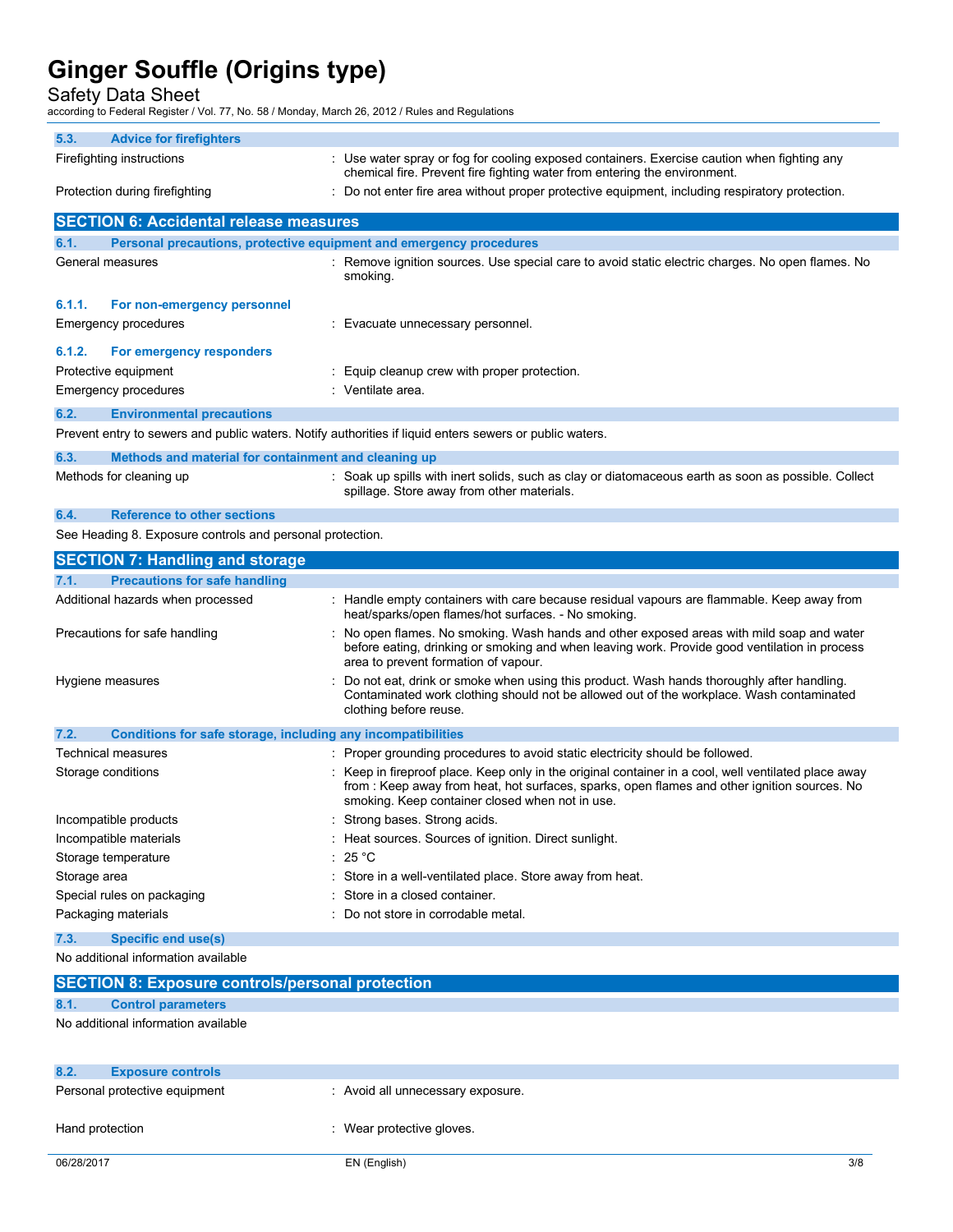Safety Data Sheet

according to Federal Register / Vol. 77, No. 58 / Monday, March 26, 2012 / Rules and Regulations

| : Wear suitable protective clothing.<br>Skin and body protection | : Chemical goggles or safety glasses. | Eye protection         |
|------------------------------------------------------------------|---------------------------------------|------------------------|
|                                                                  |                                       |                        |
|                                                                  | : Wear appropriate mask.              | Respiratory protection |
| : Do not eat, drink or smoke during use.<br>Other information    |                                       |                        |

# **SECTION 9: Physical and chemical properties**

| 9.1.<br>Information on basic physical and chemical properties |                        |
|---------------------------------------------------------------|------------------------|
| Physical state                                                | Liquid                 |
| Colour                                                        | light yellow amber     |
| Odour                                                         | spicy Vanilla          |
| Odour threshold                                               | No data available      |
| рH                                                            | No data available      |
| Relative evaporation rate (butylacetate=1)                    | No data available      |
| Melting point                                                 | No data available      |
| Freezing point                                                | No data available      |
| Boiling point                                                 | No data available      |
| Flash point                                                   | 60.55 $°C$<br>t        |
| Auto-ignition temperature                                     | No data available      |
| Decomposition temperature                                     | No data available<br>۰ |
| Flammability (solid, gas)                                     | No data available      |
| Vapour pressure                                               | No data available      |
| Relative vapour density at 20 °C                              | No data available      |
| Relative density                                              | $\approx$ 1.1          |
| Solubility                                                    |                        |
| Log Pow                                                       | No data available      |
| Log Kow                                                       | No data available      |
| Viscosity, kinematic                                          | No data available      |
| Viscosity, dynamic                                            | No data available      |
| <b>Explosive properties</b>                                   | No data available      |
| Oxidising properties                                          | No data available      |
| <b>Explosive limits</b>                                       | No data available      |

**9.2. Other information** 

No additional information available

|                  | <b>SECTION 10: Stability and reactivity</b>                                                 |
|------------------|---------------------------------------------------------------------------------------------|
| 10.1.            | <b>Reactivity</b>                                                                           |
|                  | No additional information available                                                         |
| 10.2.            | <b>Chemical stability</b>                                                                   |
|                  | Combustible liquid. May form flammable/explosive vapour-air mixture. Not established.       |
| 10.3.            | <b>Possibility of hazardous reactions</b>                                                   |
| Not established. |                                                                                             |
| 10.4.            | <b>Conditions to avoid</b>                                                                  |
|                  | Open flame. Overheating. Direct sunlight. Heat. Sparks. Extremely high or low temperatures. |
| 10.5.            | <b>Incompatible materials</b>                                                               |
|                  | Strong acids. Strong bases.                                                                 |
| 10.6.            | <b>Hazardous decomposition products</b>                                                     |
|                  | May release flammable gases. fume. Carbon monoxide. Carbon dioxide.                         |
|                  | <b>SECTION 11: Toxicological information</b>                                                |
| 11.1.            | Information on toxicological effects                                                        |
|                  |                                                                                             |

Acute toxicity **in the case of the Caucasian Constanting Constanting Constanting Constanting Constanting Constanting Constanting Constanting Constanting Constanting Constanting Constanting Constanting Constanting Constanti**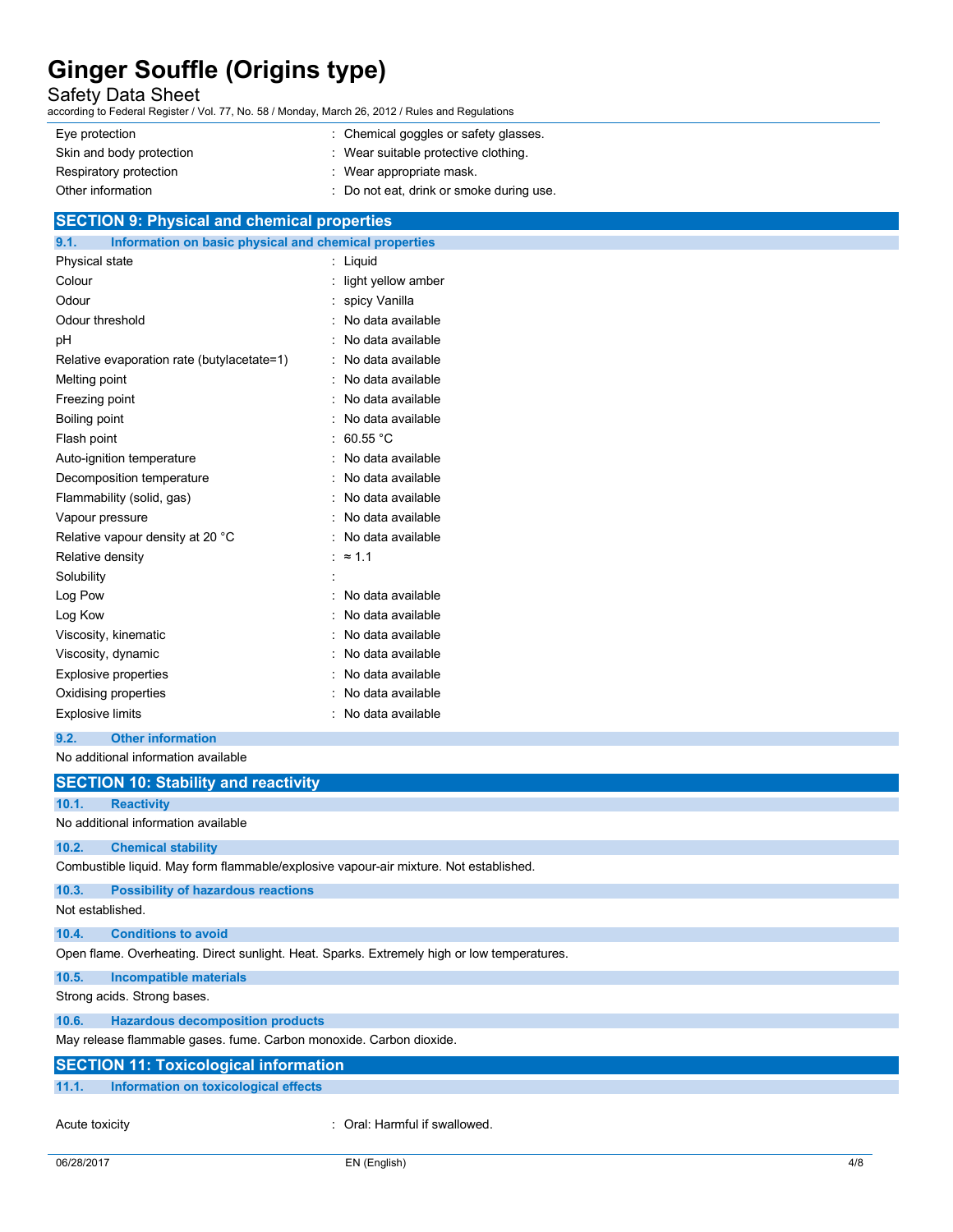Safety Data Sheet

according to Federal Register / Vol. 77, No. 58 / Monday, March 26, 2012 / Rules and Regulations

| Ginger Souffle #10879-F                                |                                                                                                                                                                    |
|--------------------------------------------------------|--------------------------------------------------------------------------------------------------------------------------------------------------------------------|
| ATE US (oral)                                          | 1889.2299054482 mg/kg bodyweight                                                                                                                                   |
| Skin corrosion/irritation                              | Causes skin irritation.                                                                                                                                            |
| Serious eye damage/irritation                          | Causes serious eye irritation.                                                                                                                                     |
| Respiratory or skin sensitisation                      | May cause an allergic skin reaction.                                                                                                                               |
| Germ cell mutagenicity                                 | Not classified                                                                                                                                                     |
| Carcinogenicity                                        | Not classified                                                                                                                                                     |
| Ginger Souffle #10879-F                                |                                                                                                                                                                    |
| Reproductive toxicity                                  | Not classified                                                                                                                                                     |
| Specific target organ toxicity (single exposure)       | Not classified                                                                                                                                                     |
| Ginger Souffle #10879-F                                |                                                                                                                                                                    |
| Specific target organ toxicity (repeated<br>exposure)  | : Not classified                                                                                                                                                   |
| Aspiration hazard                                      | Not classified                                                                                                                                                     |
| Potential adverse human health effects and<br>symptoms | Harmful if swallowed. Based on available data, the classification criteria are not met.                                                                            |
| Symptoms/effects after inhalation                      | May cause an allergic skin reaction.                                                                                                                               |
| Symptoms/effects after skin contact                    | Causes skin irritation.                                                                                                                                            |
| Symptoms/effects after ingestion                       | : Swallowing a small quantity of this material will result in serious health hazard.                                                                               |
| <b>SECTION 12: Ecological information</b>              |                                                                                                                                                                    |
| 12.1.<br><b>Toxicity</b>                               |                                                                                                                                                                    |
| No additional information available                    |                                                                                                                                                                    |
| 12.2.<br><b>Persistence and degradability</b>          |                                                                                                                                                                    |
| Ginger Souffle #10879-F                                |                                                                                                                                                                    |
| Persistence and degradability                          | Not established.                                                                                                                                                   |
| 12.3.<br><b>Bioaccumulative potential</b>              |                                                                                                                                                                    |
| Ginger Souffle #10879-F                                |                                                                                                                                                                    |
| Bioaccumulative potential                              | Not established.                                                                                                                                                   |
| <b>Mobility in soil</b><br>12.4.                       |                                                                                                                                                                    |
| No additional information available                    |                                                                                                                                                                    |
| 12.5.<br><b>Other adverse effects</b>                  |                                                                                                                                                                    |
| Effect on ozone layer                                  | : No additional information available                                                                                                                              |
| Effect on the global warming                           | No known effects from this product.                                                                                                                                |
|                                                        |                                                                                                                                                                    |
| Other information                                      | : Avoid release to the environment.                                                                                                                                |
| <b>SECTION 13: Disposal considerations</b>             |                                                                                                                                                                    |
| <b>Waste treatment methods</b><br>13.1.                |                                                                                                                                                                    |
| Product/Packaging disposal recommendations             | : Dispose of contents/container in accordance with local/national laws and regulations. Dispose<br>in a safe manner in accordance with local/national regulations. |

Ecology - waste materials **Ecology** - waste materials **interval** : Avoid release to the environment. **SECTION 14: Transport information**  In accordance with DOT Not regulated for transport **Additional information**  Other information **contains the contact of the contact of the contact of the contact of the contact of the contact of the contact of the contact of the contact of the contact of the contact of the contact of the contact of** 

### **ADR**

No additional information available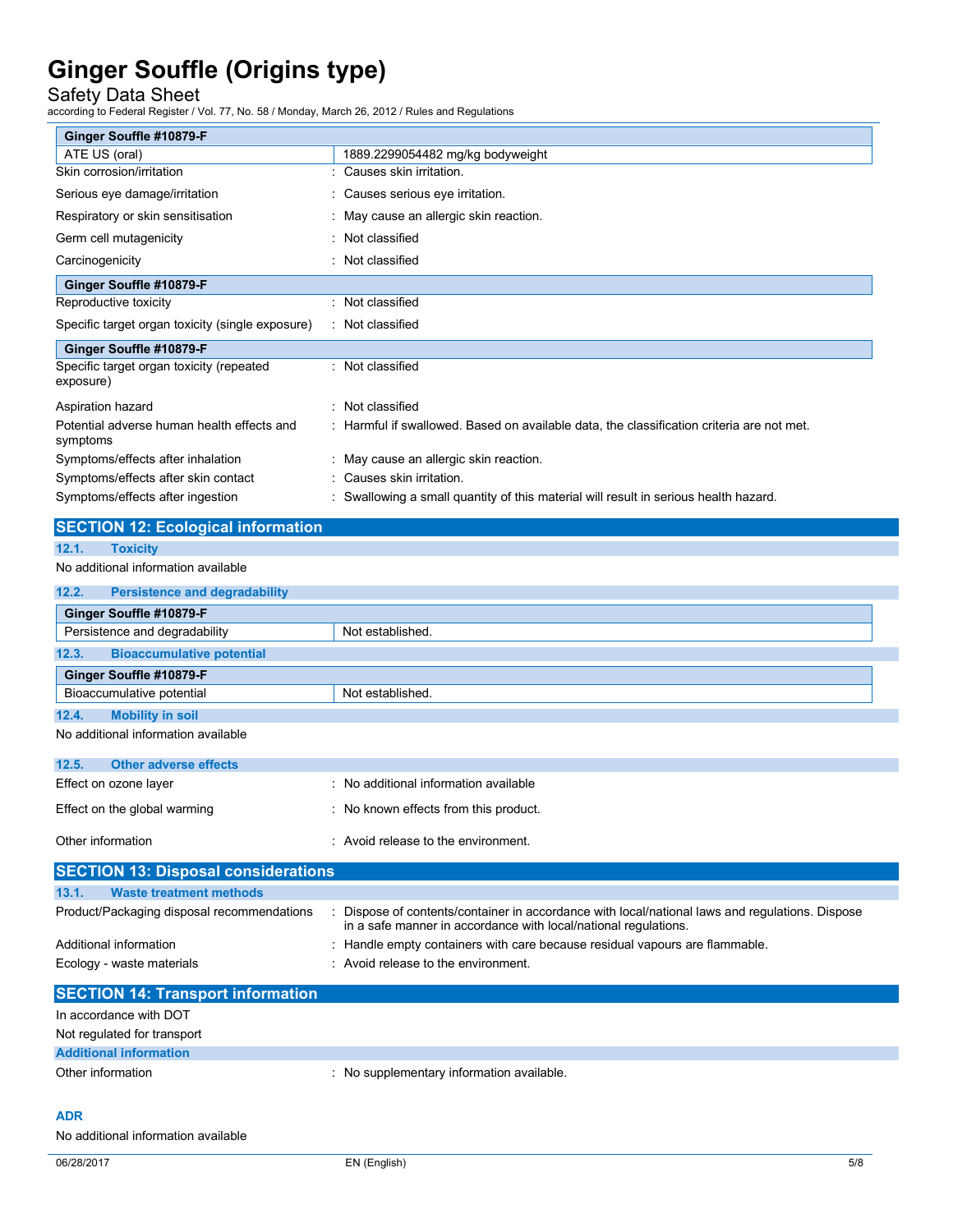## Safety Data Sheet

according to Federal Register / Vol. 77, No. 58 / Monday, March 26, 2012 / Rules and Regulations

#### **Transport by sea**

No additional information available

#### **Air transport**

No additional information available

### **SECTION 15: Regulatory information**

#### **15.1. US Federal regulations**

All components of this product are listed, or excluded from listing, on the United States Environmental Protection Agency Toxic Substances Control Act (TSCA) inventory.

| $\overline{\phantom{0}}$<br>Satrole | --50-7<br>94-<br>۸۰<br>S-No<br>UAJ<br>⊸ت | 0.02%<br>0.005<br>v.vvz |
|-------------------------------------|------------------------------------------|-------------------------|
| _ _ _                               |                                          | .<br>.                  |

#### **15.2. International regulations**

#### **CANADA**

| Phenylpropyl alcohol (122-97-4)                       |                                                                 |  |
|-------------------------------------------------------|-----------------------------------------------------------------|--|
| Listed on the Canadian DSL (Domestic Substances List) |                                                                 |  |
| Ethyl vanillin crystals (121-32-4)                    |                                                                 |  |
| Listed on the Canadian DSL (Domestic Substances List) |                                                                 |  |
| <b>WHMIS Classification</b>                           | Uncontrolled product according to WHMIS classification criteria |  |
| Benzyl benzoate (120-51-4)                            |                                                                 |  |
| Listed on the Canadian DSL (Domestic Substances List) |                                                                 |  |
| Coumarin crystals (91-64-5)                           |                                                                 |  |
| Listed on the Canadian DSL (Domestic Substances List) |                                                                 |  |
| <b>Eugenol (97-53-0)</b>                              |                                                                 |  |
| Listed on the Canadian DSL (Domestic Substances List) |                                                                 |  |
| Cinnamic aldehyde (104-55-2)                          |                                                                 |  |
| Listed on the Canadian DSL (Domestic Substances List) |                                                                 |  |

#### **EU-Regulations**

Listed on the EEC inventory EINECS (European Inventory of Existing Commercial Chemical Substances)

#### **Ethyl vanillin crystals (121-32-4)**

Listed on the EEC inventory EINECS (European Inventory of Existing Commercial Chemical Substances)

### **Benzyl benzoate (120-51-4)**

Listed on the EEC inventory EINECS (European Inventory of Existing Commercial Chemical Substances)

### **Coumarin crystals (91-64-5)**

Listed on the EEC inventory EINECS (European Inventory of Existing Commercial Chemical Substances)

### **Eugenol (97-53-0)**

Listed on the EEC inventory EINECS (European Inventory of Existing Commercial Chemical Substances)

#### **Cinnamic aldehyde (104-55-2)**

Listed on the EEC inventory EINECS (European Inventory of Existing Commercial Chemical Substances)

**Classification according to Regulation (EC) No. 1272/2008 [CLP]**  Not determined

**Classification according to Directive 67/548/EEC [DSD] or 1999/45/EC [DPD]** 

**15.2.2. National regulations**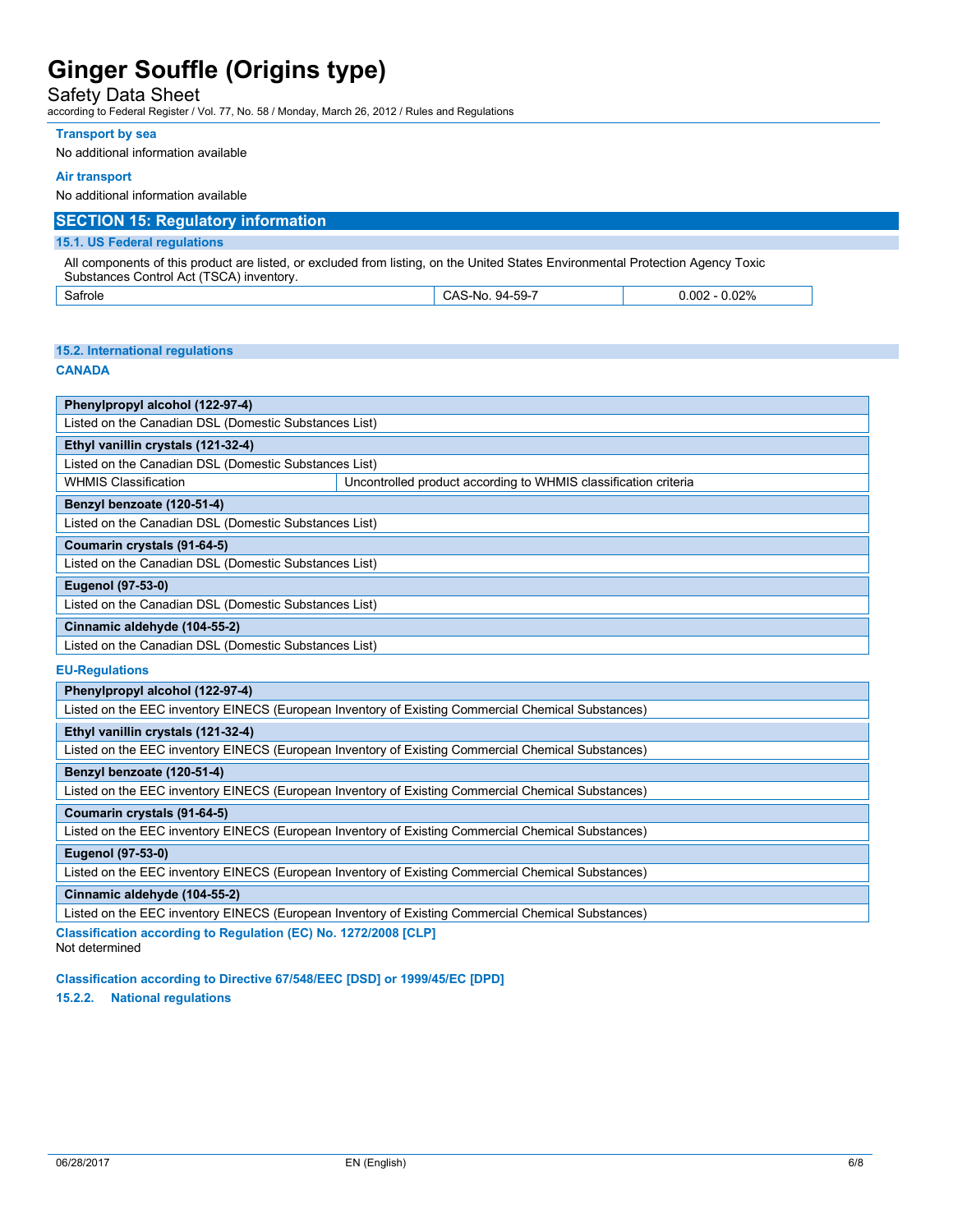Safety Data Sheet

according to Federal Register / Vol. 77, No. 58 / Monday, March 26, 2012 / Rules and Regulations

| Phenylpropyl alcohol (122-97-4)                                                                                                                                         |  |
|-------------------------------------------------------------------------------------------------------------------------------------------------------------------------|--|
| Listed on the AICS (Australian Inventory of Chemical Substances)                                                                                                        |  |
| Listed on IECSC (Inventory of Existing Chemical Substances Produced or Imported in China)<br>Listed on the Japanese ENCS (Existing & New Chemical Substances) inventory |  |
| Listed on the Japanese ISHL (Industrial Safety and Health Law)                                                                                                          |  |
| Listed on the Korean ECL (Existing Chemicals List)                                                                                                                      |  |
| Listed on NZIoC (New Zealand Inventory of Chemicals)                                                                                                                    |  |
| Listed on PICCS (Philippines Inventory of Chemicals and Chemical Substances)                                                                                            |  |
| Listed on INSQ (Mexican National Inventory of Chemical Substances)<br>Listed on the TCSI (Taiwan Chemical Substance Inventory)                                          |  |
|                                                                                                                                                                         |  |
| Ethyl vanillin crystals (121-32-4)                                                                                                                                      |  |
| Listed on the AICS (Australian Inventory of Chemical Substances)                                                                                                        |  |
| Listed on IECSC (Inventory of Existing Chemical Substances Produced or Imported in China)<br>Listed on the Japanese ENCS (Existing & New Chemical Substances) inventory |  |
| Listed on the Japanese ISHL (Industrial Safety and Health Law)                                                                                                          |  |
| Listed on the Korean ECL (Existing Chemicals List)                                                                                                                      |  |
| Listed on NZIoC (New Zealand Inventory of Chemicals)                                                                                                                    |  |
| Listed on PICCS (Philippines Inventory of Chemicals and Chemical Substances)                                                                                            |  |
| Listed on INSQ (Mexican National Inventory of Chemical Substances)<br>Listed on Turkish inventory of chemical                                                           |  |
| Listed on the TCSI (Taiwan Chemical Substance Inventory)                                                                                                                |  |
| Benzyl benzoate (120-51-4)                                                                                                                                              |  |
| Listed on the AICS (Australian Inventory of Chemical Substances)                                                                                                        |  |
| Listed on IECSC (Inventory of Existing Chemical Substances Produced or Imported in China)                                                                               |  |
| Listed on the Japanese ENCS (Existing & New Chemical Substances) inventory                                                                                              |  |
| Listed on the Japanese ISHL (Industrial Safety and Health Law)                                                                                                          |  |
| Listed on the Korean ECL (Existing Chemicals List)                                                                                                                      |  |
| Listed on NZIoC (New Zealand Inventory of Chemicals)<br>Listed on PICCS (Philippines Inventory of Chemicals and Chemical Substances)                                    |  |
| Listed on INSQ (Mexican National Inventory of Chemical Substances)                                                                                                      |  |
| Listed on Turkish inventory of chemical                                                                                                                                 |  |
| Listed on the TCSI (Taiwan Chemical Substance Inventory)                                                                                                                |  |
| Coumarin crystals (91-64-5)                                                                                                                                             |  |
| Listed on the AICS (Australian Inventory of Chemical Substances)                                                                                                        |  |
| Listed on IECSC (Inventory of Existing Chemical Substances Produced or Imported in China)                                                                               |  |
| Listed on the Japanese ENCS (Existing & New Chemical Substances) inventory<br>Listed on the Japanese ISHL (Industrial Safety and Health Law)                            |  |
| Listed on the Korean ECL (Existing Chemicals List)                                                                                                                      |  |
| Listed on NZIoC (New Zealand Inventory of Chemicals)                                                                                                                    |  |
| Listed on PICCS (Philippines Inventory of Chemicals and Chemical Substances)                                                                                            |  |
| Listed on INSQ (Mexican National Inventory of Chemical Substances)                                                                                                      |  |
| Listed on Turkish inventory of chemical<br>Listed on the TCSI (Taiwan Chemical Substance Inventory)                                                                     |  |
|                                                                                                                                                                         |  |
| <b>Eugenol (97-53-0)</b>                                                                                                                                                |  |
| Listed on the AICS (Australian Inventory of Chemical Substances)<br>Listed on IECSC (Inventory of Existing Chemical Substances Produced or Imported in China)           |  |
| Listed on the Japanese ENCS (Existing & New Chemical Substances) inventory                                                                                              |  |
| Listed on the Japanese ISHL (Industrial Safety and Health Law)                                                                                                          |  |
| Listed on the Korean ECL (Existing Chemicals List)                                                                                                                      |  |
| Listed on NZIoC (New Zealand Inventory of Chemicals)                                                                                                                    |  |
| Listed on PICCS (Philippines Inventory of Chemicals and Chemical Substances)<br>Listed on INSQ (Mexican National Inventory of Chemical Substances)                      |  |
| Listed on Turkish inventory of chemical                                                                                                                                 |  |
| Listed on the TCSI (Taiwan Chemical Substance Inventory)                                                                                                                |  |
| Cinnamic aldehyde (104-55-2)                                                                                                                                            |  |
| Listed on the AICS (Australian Inventory of Chemical Substances)                                                                                                        |  |
| Listed on IECSC (Inventory of Existing Chemical Substances Produced or Imported in China)                                                                               |  |
| Listed on the Japanese ENCS (Existing & New Chemical Substances) inventory<br>Listed on the Japanese ISHL (Industrial Safety and Health Law)                            |  |
| Listed on the Korean ECL (Existing Chemicals List)                                                                                                                      |  |
| Listed on NZIoC (New Zealand Inventory of Chemicals)                                                                                                                    |  |
| Listed on PICCS (Philippines Inventory of Chemicals and Chemical Substances)                                                                                            |  |
| Listed on the Canadian IDL (Ingredient Disclosure List)                                                                                                                 |  |
| Listed on INSQ (Mexican National Inventory of Chemical Substances)<br>Listed on the TCSI (Taiwan Chemical Substance Inventory)                                          |  |
|                                                                                                                                                                         |  |